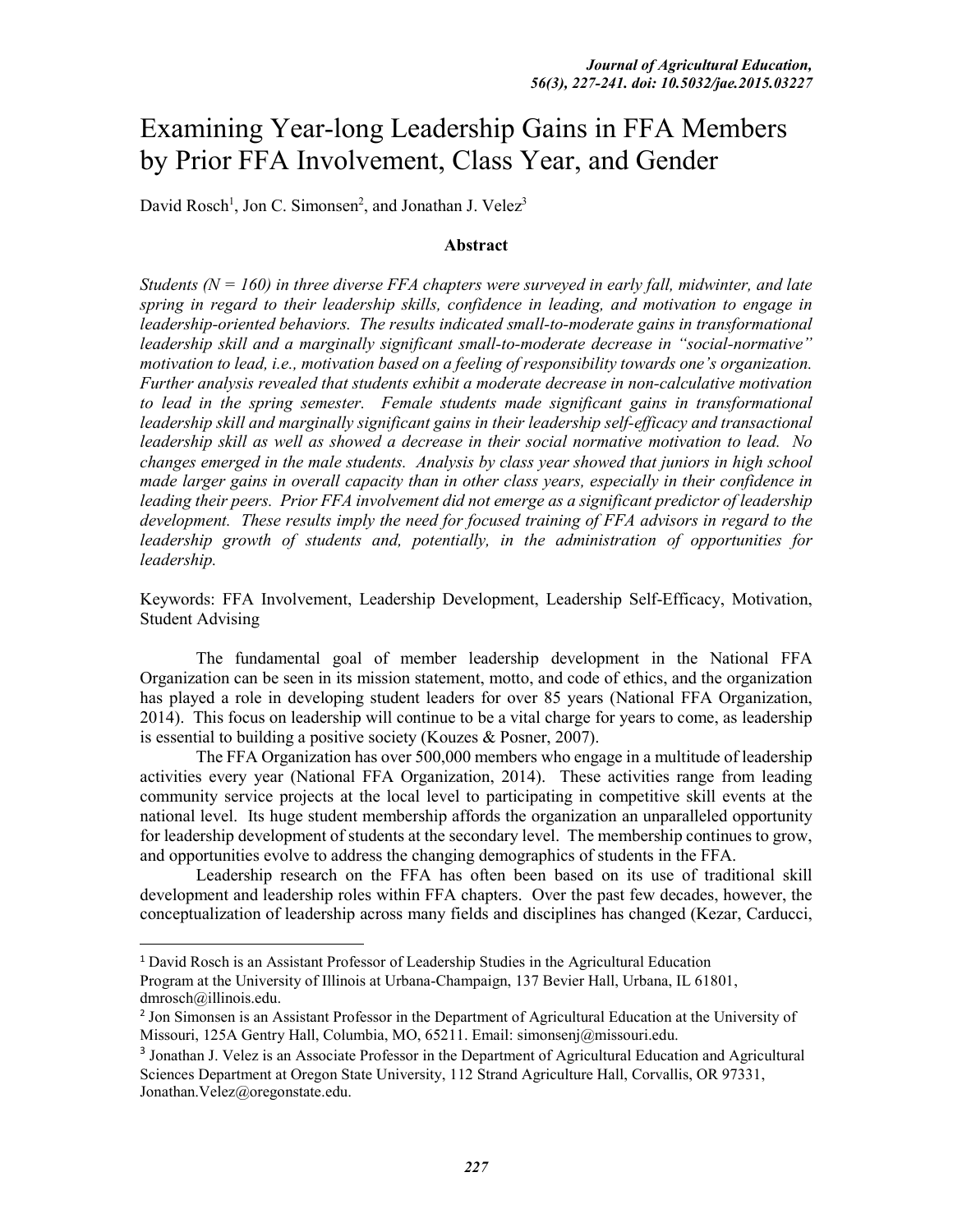& Contreras-McGavin, 2006). Traditional approaches to leadership development in the industrial era focused on hierarchical and one-way practices of leadership, while more modern approaches emphasize multidirectional and process-oriented practices (Komives, Wagner, and Associates, 2009). It has become increasingly evident that, as higher education and society acknowledge postindustrial models of leadership (Keating, Rosch, & Burgoon, 2014), FFA research should view leadership through a similar perspective.

Research has provided evidence that students involved in the FFA gain increased leadership skills (Dormody & Seevers, 1994; Ricketts & Newcomb, 1984; Rutherford, Townsend, Briers, Cummins, & Conrad, 2002; Stewart, Smith, Ehlert & Mihalevich, 1985; Wingenbach & Kahler, 1997). Much of this work was centered on traditional leadership roles and the associated transactional skills and abilities. Although the FFA organization has changed and includes a growing membership and increased female participation, there is still limited research that moves beyond mere skill assessment to additionally focus on students' willingness and readiness to lead. Thus, prior research provides an incomplete picture of current students' comprehensive leadership capacity and leadership gains learned through participation in the organization. To better understand the role of the FFA in developing the next generation of student leaders, a more contemporary and comprehensive inquiry into leadership development was warranted.

## **Conceptual Model of Comprehensive Leadership Development**

Many newer models of leadership have de-emphasized a traditional structure of positional leaders who command and control followers. Instead, in the newest models, leaders are seen as emerging throughout an organization and possessing the capacity to collaborate with others in ethical and authentic ways to accomplish common goals that serve both the organization and the greater society. The older model, described as an "industrial" model of leadership (Rost, 1993), has long since yielded to latter, the "post-industrial" model of leadership (Faris & Outcalt, 2001; Rost, 1993). Although no research exists on national-scale leadership models taught at the secondary education level, a recent study (Owen, 2012) showed that over 80% of college campuses employed specific leadership education models that can be described as post-industrial in their framework.

To become effective as a leader within a post-industrial framework, leaders should possess a certain degree of skill in inspiring others, developing collaborative relationships, and organizing teams to efficiently achieve common goals. The model of transformational leadership currently serves as the most common model of post-industrial leadership in research and practice today (Dinh et al., 2014). The model divides these skills into two distinct areas: *transformational* skills, which involve inspiring others, developing authentic relationships with team members, and acting in ethical ways to achieve societally beneficial goals, and *transactional* skills, which involve organizing others and creating an effective means of rewards for accomplishing stated objectives (i.e., building a "transaction" system of rewards for performance). Leaders in contemporary organizations must possess both sets of skills if they wish to successfully lead in sustainable ways.

Post-industrial leaders also should retain a degree of leadership self-efficacy, defined as confidence that their expressed leadership behaviors will be successful within group settings (Hannah, Avolio, Luthans, & Harms, 2008; Murphy, 1992). In addition, leaders should possess an elevated level of motivation to lead. Motivation to engage in leadership behaviors can stem from three areas (Chan & Drasgow, 2001): affective-identity, non-calculative, and social-normative. Affective-identity motivation to lead is founded in one's own self-concept as a leader (i.e., "I lead because I am a leader"). Non-calculative motivation to lead arises from one's energy and enthusiasm to engage in the responsibility of leadership even if such actions do not personally benefit him or her (i.e., "I withhold a calculation of personal benefit from my decision to lead"). Social-normative motivation to lead stems from an individual's felt sense of responsibility to his or her group to lead (i.e., "I lead because my group expects me to do so").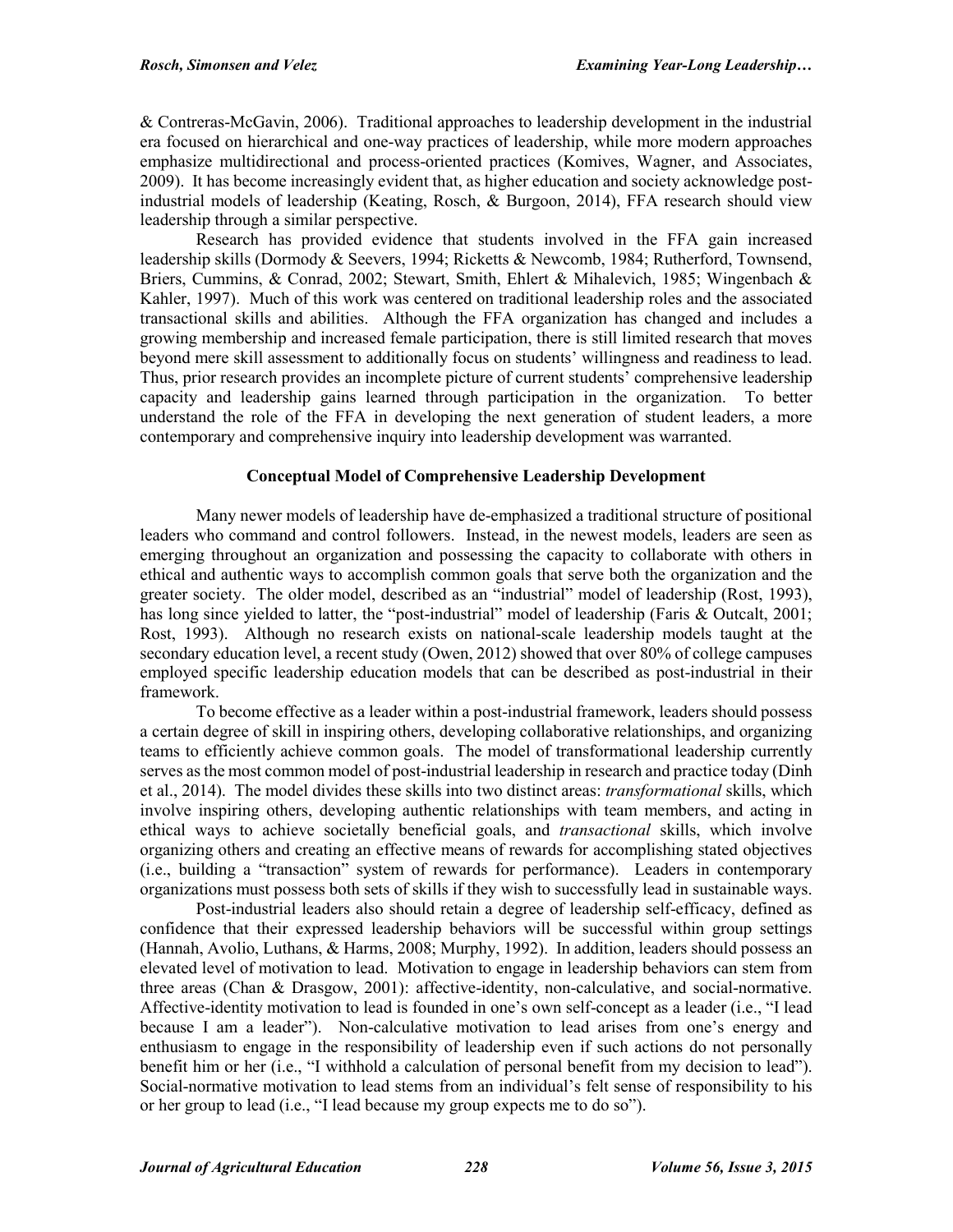For students to possess a comprehensive capacity to lead, and therefore express behaviors and actions consistent with effective leadership, they must possess a combination of the skills, confidence, and motivation to lead, as described above. Keating et al. (2014) described this combination as the *Ready, Willing, and Able* model of leadership readiness, in which self-efficacy (*Ready*), motivation (*Willing*), and skills (*Able*) are all necessarily applied for the effective practice of leadership development in students (Figure 1).



The Ready, Willing, and Able Leader

*Figure 1.* The Ready, Willing, and Able Model of Leader Readiness.

# **Theoretical Framework of Leadership Development through FFA Involvement**

We situated our model of leadership development within a theoretical model of engagement originally developed by Astin (1993) which he titled an "Input-Environment-Outcome" (I-E-O) framework designed to measure the impact of experiences on measured growth. Within the model, students are assumed to bring a background of experiences and perspectives to any activity – their "input." Over the course of participation within the activity, the "environment" acts on their level of development, resulting in an "outcome" of capacity at the conclusion of the activity. This framework was developed to account for students' vast diversity of incoming capacity when measuring the degree to which an experience has an effect on them (Astin), and serves as the conceptual model for leadership assessment within the collegiate Multi-Institutional Study of Leadership (Dugan & Komives, 2010). Within this framework, FFA members' incoming leadership capacity – organized by our conceptual *Ready, Willing and* Able model – served as our independent variables, while their outgoing capacities served as our dependent variables. FFA involvement, within this model, served as the "environment" within which we were measuring impact.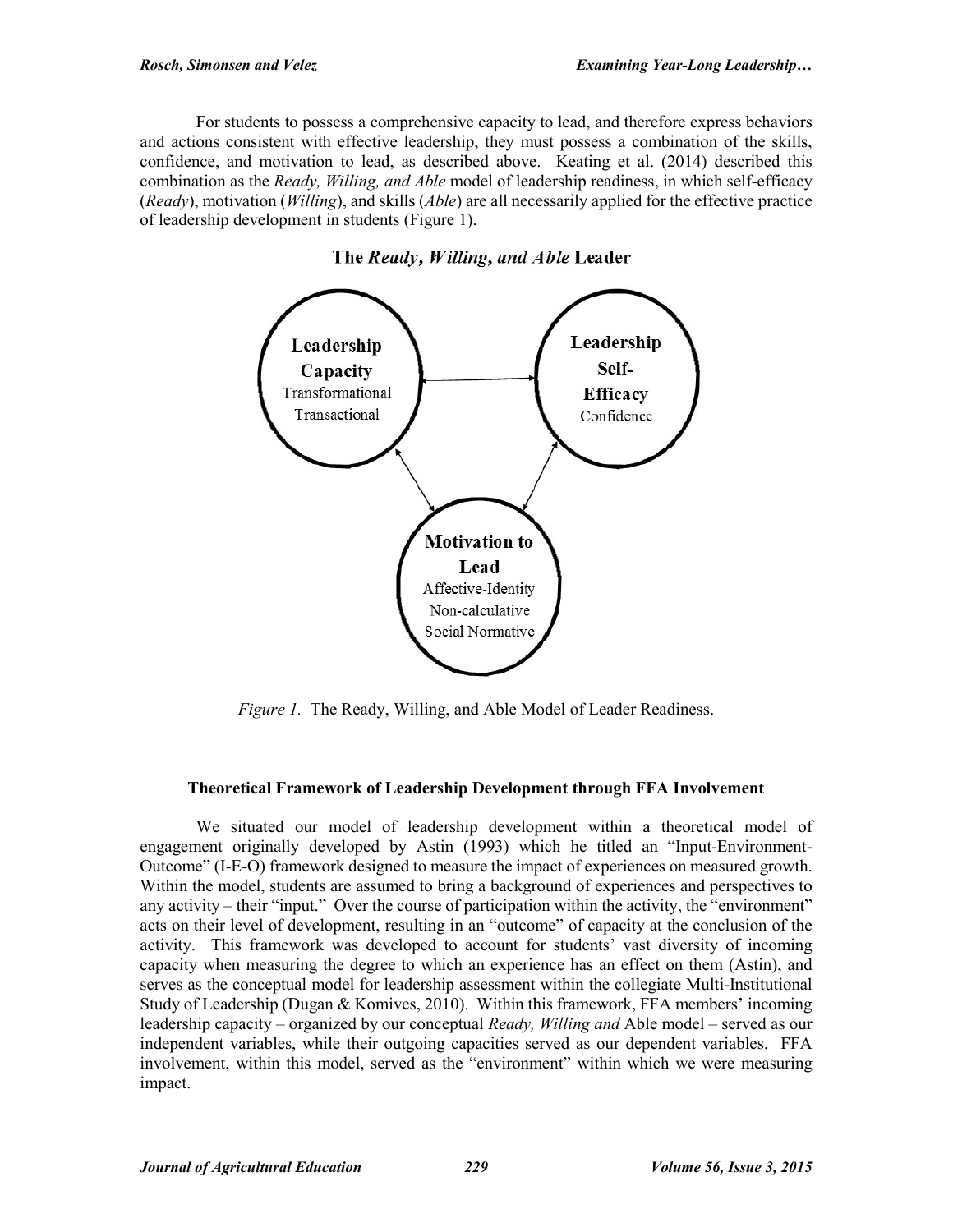The learning environment within an FFA chapter would seem an ideal space for study of how involvement in its respective activities result in development of leadership capacity. The concrete leadership experiences provide students with the necessary testing ground to develop and hone essential leadership skills and to reflect on the outcomes, motivations, and confidence needed to lead. As would be expected, research demonstrates an increase in leadership development skills possessed by FFA members in comparison to other students (Ricketts & Newcomb, 1984) and a heightened level of leadership self-perceptions held by FFA students who are in traditional leadership roles (Brick, 1998; Carter & Spotanski, 1989; Mullins & Weeks, 2006; Rutherford et al., 2002).

It should be noted that some past research on the FFA has uncovered differences between males and females in relation to their leadership development (Brick, 1998; Dormondy & Severs, 1994; Ricketts, Osborne, & Rudd, 2004; Wingenbach & Kahler, 1997). Research by Dormody and Severs and Wingenbach and Kahler indicated that female FFA members possessed greater youth leadership life skills than did their male counterparts. Ricketts et al. found that males and females held similar high levels of motivation but that females were more willing to take charge, while male students preferred to remain within their comfort zones. Further, Brick determined that female FFA members held stronger self-perceptions of their leadership abilities than did male FFA members. None of these research efforts, however, employed a longitudinal research design. Therefore, further current research that explores how FFA contributes to its' members growth over the course of an academic year is warranted.

## **Research Questions**

Our research represents an effort to examine the development of yearlong leadership capacity gains in youth leaders who are actively engaged in their high school FFA chapter. We studied the impact of a secondary program of agriculture, as called for in the *American Association for Agricultural Education's National Research Agenda* (Doerfert, 2011). To this end, we addressed the following research questions:

- 1. Over an academic year, to what extent do involved FFA students make gains in their leadership skills, confidence in leading, or motivation to engage in leadership behaviors?
- 2. If gains occur, to what extent do they emerge at particular points in the year relevant to the FFA activity calendar?
- 3. To what extent is prior FFA involvement associated with leadership capacity gains in FFA chapters?
- 4. To what extent is a student's gender associated with leadership capacity gains in FFA chapters?

## **Methods**

## **Population and Sample**

We conducted this research throughout the 2012-2013 academic year with three geographically diverse and representative FFA chapters in [State]. Chapter 1, located in the central part of the state, is large (over 120 active members), rural, and well established in that it has maintained a continuously active FFA chapter for several decades. Chapter 2, located in the northwest part of the state, is small (fewer than 20 members), suburban (located within 15 miles of a small city), and has been continuously active in the FFA for more than two decades. Chapter 3, located in the southwest part of the state, is small, rural, and has been active in the FFA for less than five years. Each chapter was advised by the school's agriculture teacher, and all chapters participated in numerous annual FFA activities. For this exploratory study, we identified these chapters as representative of FFA and therefore worthy of analysis. Taken together, the sample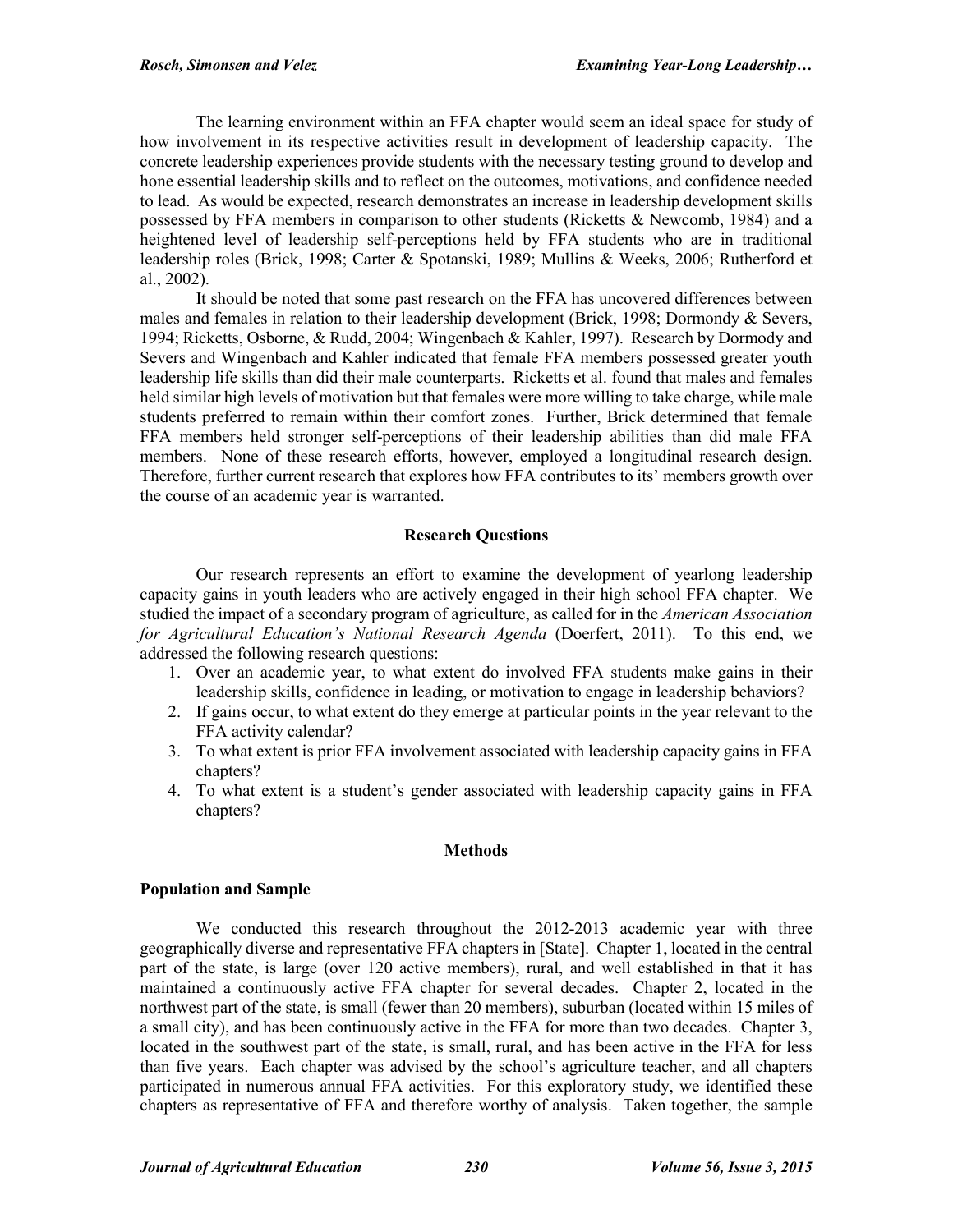was inclusive of rural and more suburban chapters, larger chapters and smaller; as well as more established chapters and those relatively newly established. Taken as a whole, these chapters included aspects found in most FFA chapters nationally. In Chapter 1, 131 members participated, while 14 each in Chapters 2 and 3 also completed the study. These numbers represent more than 90% of the active membership within each chapter.

Of the 160 participating students,  $45\%$  ( $n = 72$ ) self-identified as female,  $44\%$  ( $n = 71$ ) as male, and 11% ( $n = 17$ ) did not identify their gender. More than 97% ( $n = 138$ ) of the students who reported a racial identity self-identified as White/Caucasian. The student sample was almost evenly spread over class years; 22% self-identified as freshmen, 25% as sophomores, 21% as juniors, and 32% as seniors. The sample included a range of prior FFA involvement; 36% of participants selfreported "no involvement" or "very little involvement" in response to the survey item, "What best describes your involvement in the FFA prior to this academic year?" By contrast, 29% reported "lots" or "really deep" prior involvement. The remainder reported a "moderate" amount of past FFA involvement. The correlation between class year and prior FFA involvement was statistically significant  $(r = .39, p < .05)$ , signifying that an increase in class year was associated with an increase in prior FFA involvement. Nevertheless, such an *r*-value indicates that only 15% of the variance between the two variables was shared. Even though the two factors were related, this should not be taken to mean that older students consistently displayed a higher degree of prior involvement as compared to younger participants.

## **Variables and Instrumentation**

The goal of this study was to describe the comprehensive leadership development of actively engaged FFA members by utilizing the *Ready, Willing, and Able* theoretical model of leader readiness that includes skills, confidence, and motivation. Thus, research participants completed a survey questionnaire that included scales of leadership skill, motivation to lead, and leadership self-efficacy. To measure skill, we used the Leader Behavior Scale (LBS; Podsakoff, MacKenzie, Moorman, & Fetter, 1990), a popular and non-copyrighted 28-item instrument designed to measure aspects of transformational and transactional leadership. A sample item for transformational behavior was, "I help other group members develop a team attitude and spirit among ourselves." A sample item for transactional leadership was, "I always give positive feedback when other group members perform well." Item responses had a 5-point Likert scale, ranging from "strongly agree" to "strongly disagree." We chose the LBS due to its use for many years as a broad measure of transformational leadership unassociated with the narrower Full-range Transformational Leadership Model and its respective Multifactor Leadership Questionnaire (Bass & Avolio, 1997). Given that FFA chapters do not include the Full-Range model in their leadership development curriculum, we felt that, given its more inclusive nature, the LBS was a more appropriate measure for this study. The LBS has been in use for more than 20 years as a psychometric tool for measuring transformational and transactional leadership skill in both business and education settings (Yukl, 2010) and has undergone extensive psychometric examination, with Cronbach reliabilities historically ranging from .71 to .89 for each scale (Yukl).

Leadership self-efficacy was measured using the Self-Efficacy for Leadership (SEL) scale, an 8-item measure of a person's confidence in engaging in leadership behaviors (Murphy, 1992). The SEL has been used for 20 years in business and educational environments and, similar to the LBS and MTL, has undergone extensive psychometric examination (Hoyt, 2005). A sample item is, "I know how to encourage good group performance." Item responses had a 5-point Likert-scale, ranging from "strongly disagree" to "strongly agree." Research has shown that Cronbach reliability is historically good, i.e., above .76 (Murphy & Ensher, 1999), and the scale possessed discriminant validity with measures of generalized self-esteem and convergent validity with past reported leadership experiences (Hoyt, 2005).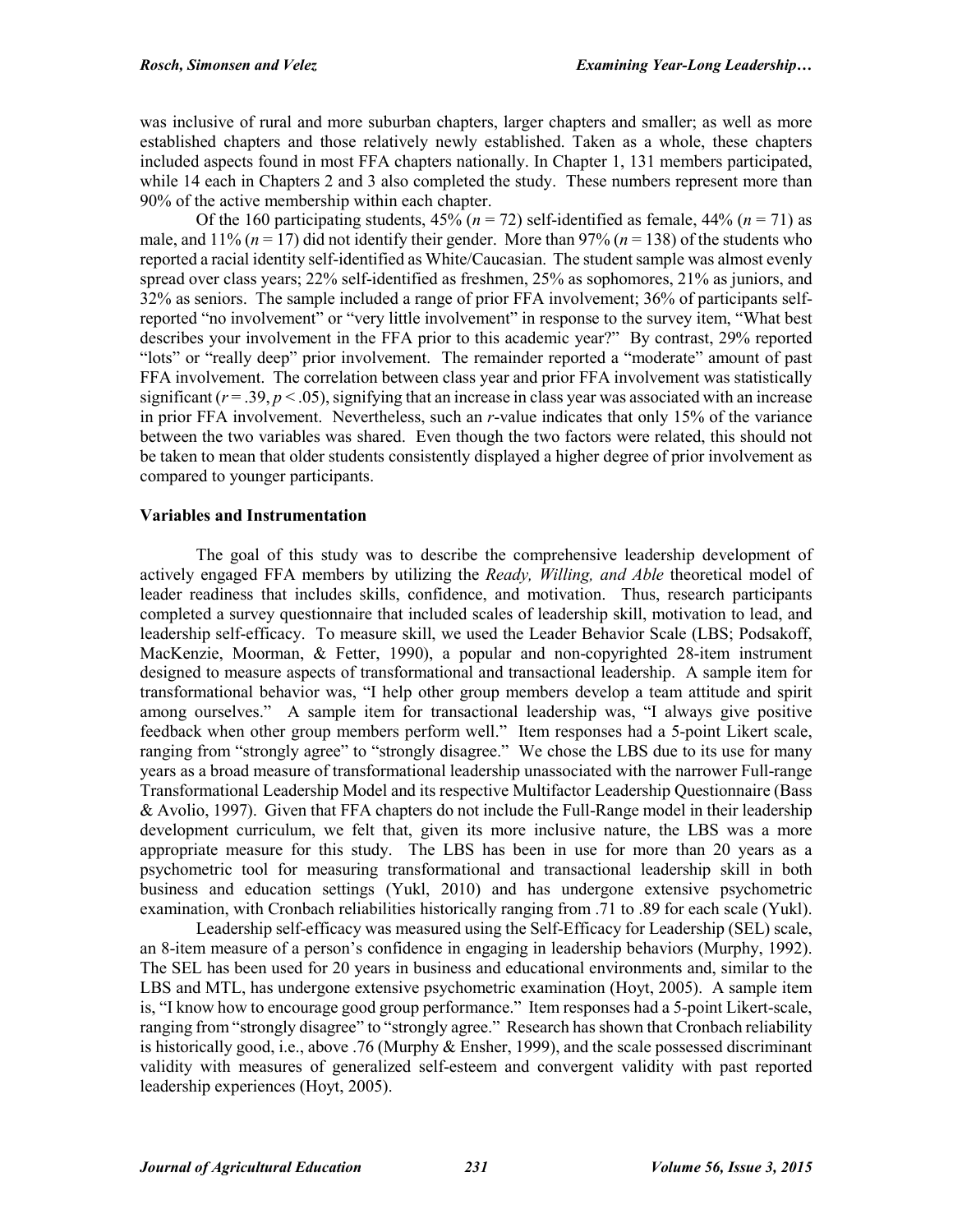Student participants also completed the Motivation To Lead (MTL) scale, a 27-item measure equally divided across measures of affective-identity (AI), non-calculative (NC), and social-normative (SN) motivations to lead (Chan & Drasgow, 2001). The MTL assesses the degree to which people feel "called" to lead as well as the pressure they perceive and energy they possess to engage in leadership behaviors. The AI scale measures the degree to which an individual is personally drawn to leadership roles and includes items such as, "Most of the time, I prefer being a leader rather than a follower when working in a group." The NC scale measures the degree to which a person avoids rationally calculating the individual costs and benefits of holding a leadership position and includes items such as, "I never expect to get more privileges if I agree to lead a group." The SN scale is used to determine the degree to which a person leads due to a sense of duty or responsibility to others and includes items such as, "People should volunteer to lead rather than wait for others to ask or vote for them." Responses were based on a 5-point Likert scale, ranging from "strongly disagree" to "strongly agree." The scale has been used primarily in business and public organizations and has alpha reliabilities ranging from a low of .65 for the NC scale to a high of .91 for the AI scale. The MTL had recently been extended to the agricultural education field as a tool to measure student leadership development (Rosch, 2014).

In the fall term, when completing the survey instrument for the first time, the students also completed a number of items related to their social identity and past FFA involvement. These items were not included in subsequent iterations of the survey administered during the remainder of the 2012-2013 academic year.

# **Data Collection**

Data were collected at three points during the course of the 2012-2013 year. Participants completed a pre-test that assessed their leadership capacity prior to the current year, as well as their self-reported leadership history and gender, in the early fall (mid- to-late-September). They then completed a mid-year assessment of their leadership capacity in early January, one week after the December/January break concluded. Finally, participants completed a year-end post-test of their capacity gains in April, after most of the leadership development initiatives within their chapter had been completed. Members who missed a phase of the research were not included in the results reported; these represented most of the non-participants within each chapter. If a participant completed over 90% of the overall survey instrument and 90% of the items within each subdimension, their responses were included in our analysis. Where applicable, participants' personal mean for the survey scale in question was substituted for their missing data (Little  $\&$  Rubin, 2014).

## **Analytic Design**

To determine gains in participants' leadership capacities from the beginning of the year to the end, we conducted a series of matched-sample *t*-tests and a corresponding examination of Cohen's *d* effect size calculations (Cohen, 1987) for statistically significant differences. Cohen describes effect sizes ranging from .20 to .50 as "small," from .50 to .80 as "moderate," and greater than .80 as "large." Even though we set our *a priori* alpha level at .05 for effect size calculations, we also chose to identify results that evidenced a .10 alpha value. Given past scholarship regarding statistical analysis within exploratory studies that suggest using a .10 alpha level (Rosnow  $\&$ Rosenthal, 1989), we recognize the additional value this may provide to future researchers, given that such an alpha implies a 90% chance of non-random differences, and describe such results as "marginally" significant. We used a matched-sample *t*-test design with follow-up tests for our variables of interest, as a *t*-test is the most direct way to measure programmatic interventions across research subjects and time and allows for any intervention effects to emerge without measurement bias across subjects. These measurements allowed us to examine yearlong gains through the use of fall and spring scores, to examine fall gains through differences in fall and winter scores, and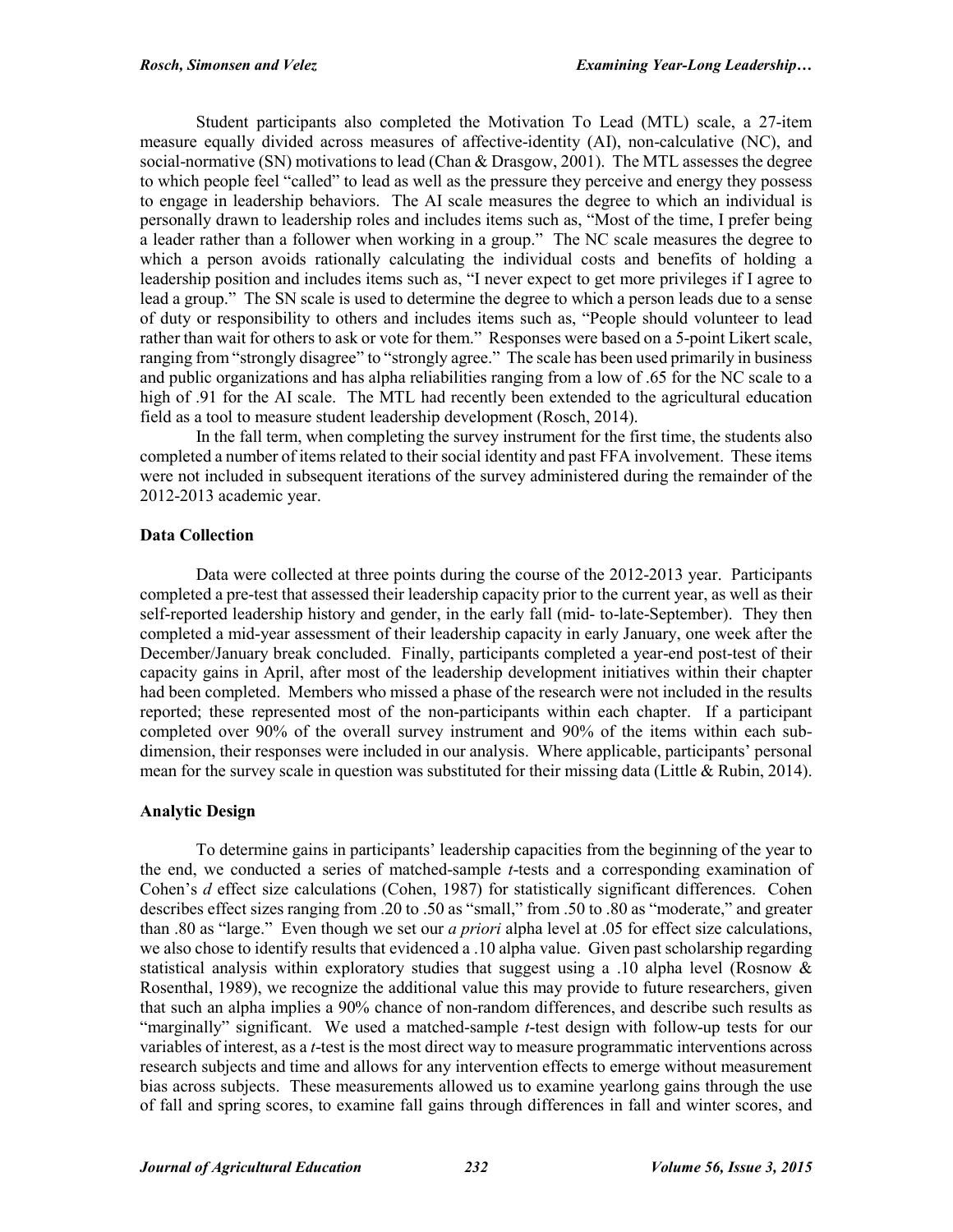spring gains through differences in winter and spring scores. To analyze gains made across various social identity and involvement factors, we also conducted a series of matched-sample t-tests. To analyze the predictive power of gender identity in terms of gains in leadership capacity, we separated the overall sample into male and female groups. Finally, students were placed into three groups (low, moderate, and high) in terms of their degree of prior FFA involvement, based on their relevant responses on the fall pre-test. The "low" group included students who reported "little" or "no" prior involvement, the "medium" group reported "moderate" involvement, while the "high" group reported "lots" or "very deep" involvement. With a sample of 160 participants, the statistical power associated with the smaller cell sizes required for the involvement, class year, and gender analysis was inadequate to examine the gains made from fall to winter, and winter to spring. Therefore, statistical calculations that involved subgroupings included only calculations related to yearlong gains.

## **Results**

We first calculated the overall means and dispersion statistics for each of the measures of leadership capacity designated by when they were collected (i.e., fall, winter, or spring). These results are displayed in Table 1. Students' transactional leadership skills emerged as more advanced than did their transformational skills to a small-to-moderate extent (Cohen's *d* ranged from .29 in the spring to .46 in the fall). In addition, the participants' social-normative motivation to lead scores emerged as moderately higher than the other two measure of leadership motivation (Cohen's *d* ranged from .40 to .71).

## Table 1

| Measure                       | Fall $M(SD)$ | Winter $M(SD)$ | Spring $M(SD)$ |
|-------------------------------|--------------|----------------|----------------|
| <b>Transformational Skill</b> | 3.57(.40)    | 3.60(.54)      | 3.68(.50)      |
| <b>Transactional Skill</b>    | 3.79. (54)   | 3.82(.64)      | 3.84(.64)      |
| Affective-identity MTL        | 3.32(.70)    | 3.33(.79)      | 3.32(.72)      |
| Non-calculative MTL           | 3.62(.57)    | 3.67(.66)      | 3.57(.50)      |
| Social-normative MTL          | 3.75(.50)    | 3.71(.60)      | 3.71(.56)      |
| Leadership Self-efficacy      | 3.61(.55)    | 3.61(.66)      | 3.63(.60)      |

*Mean Scores of Students' Leadership Capacity by Research Phase*

# **Gains in Leadership Capacity Across and Within the Academic Year**

To determine the degree to which students made significant gains in their comprehensive leadership capacity over the course of the academic year, we conducted a series of matched-sample *t*-tests for each respective measurement scale that compared students' pre-test scores from early fall with their matching post-test scores from late spring. The results of these analyses are displayed in Table 2. Across the academic year, students' transformational leadership capacity showed significant growth  $(t(119) = 2.20$ ;  $p = .04$ ) to a small-to-moderate extent  $(d = .37)$ . By contrast, their social-normative motivation to engage in leadership behaviors showed a marginally significant small-to-moderate decrease  $(d = .34)$  over the course of the academic year  $(t(119) =$ 1.84;  $p < 10$ ). No other statistically significant changes emerged from this analysis.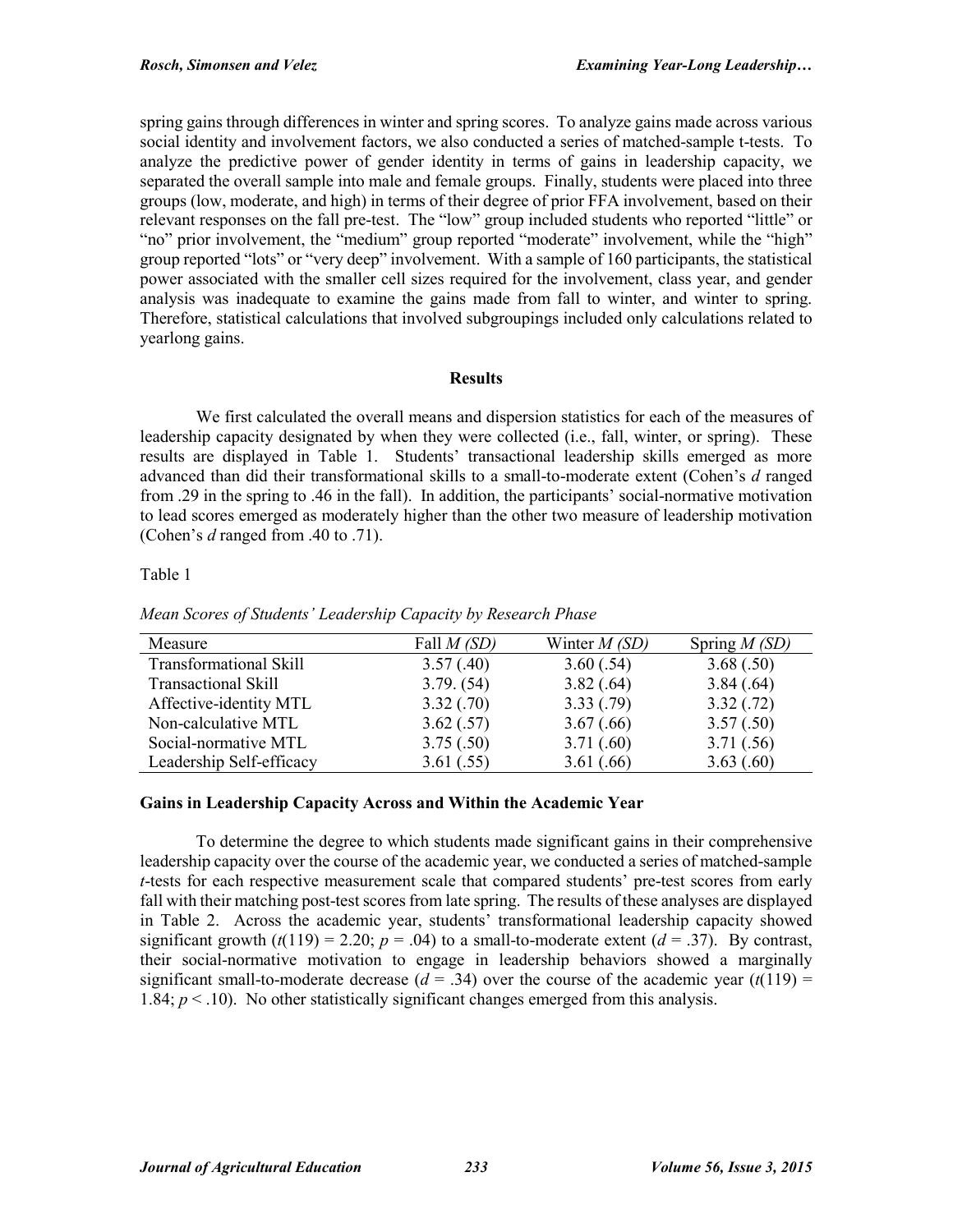# Table 2

| Measure                       |         |     |     |
|-------------------------------|---------|-----|-----|
| <b>Transformational Skill</b> | 2.02    | .04 | .35 |
| <b>Transactional Skill</b>    | 0.60    | .55 |     |
| Affective-identity MTL        | 0.06    | .96 |     |
| Non-calculative MTL           | 0.65    | .52 |     |
| Social-normative MTL          | $-1.84$ | .06 | -34 |
| Leadership Self-efficacy      | 0.52    | .60 |     |

*Yearlong Gains in Students' Leadership Capacity*

To determine the degree which students made gains in their leadership capacity specifically within the fall and spring terms, we conducted two series of matched-sample *t*-tests that connected students pre-test scores from the early fall with their winter term scores collected in early January as well as the winter scores with those collected in the late spring. The results of these analyses are shown in Table 3. Students' non-calculative motivation to lead scores significantly decreased to a moderate extent in the spring months  $(d = .50)$ , signifying that during the spring term, fewer students were motivated to practice leadership in their FFA chapter without first knowing that their energy spent leading would result in personal benefits.

## Table 3

|                               | Fall-Winter |     |  | Winter-Spring |     |     |  |
|-------------------------------|-------------|-----|--|---------------|-----|-----|--|
| Measure                       |             |     |  |               |     |     |  |
| <b>Transformational Skill</b> | 1.05        | .29 |  | 1.45          | .15 |     |  |
| <b>Transactional Skill</b>    | 0.15        | .86 |  | $-0.21$       | .83 |     |  |
| Affective Identity MTL        | 0.25        | .80 |  | $-1.63$       |     |     |  |
| Non-calculative MTL           | 0.65        | .51 |  | $-2.80$       | .01 | .50 |  |
| Social Normative MTL          | $-1.40$     | .16 |  | $-0.80$       | .43 |     |  |
| Leadership Self-efficacy      | 0.63        | .53 |  | $-0.24$       | .81 |     |  |

*Seasonal Gains in Students' Leadership Capacity*

# **Gains in Leadership Capacity by Prior FFA Involvement**

In both the fall and winter data collection periods, students were asked to rate the degree to which they had been involved in the FFA prior to the current academic year. Based on their responses, they were placed into one of three groups: high, moderate, or low prior involvement. These groups were separated, and we conducted a matched-sample *t*-test for each. The results of these analyses are shown in Table 4. Students who were moderately involved prior to the current year made moderate and marginally significant gains in their transformational leadership skills. Students with a high degree of prior FFA involvement displayed a moderate decrease in noncalculative motivation to lead. Students who were new to the FFA during the current academic year displayed no significant changes to their leadership capacity scores during the course of the year.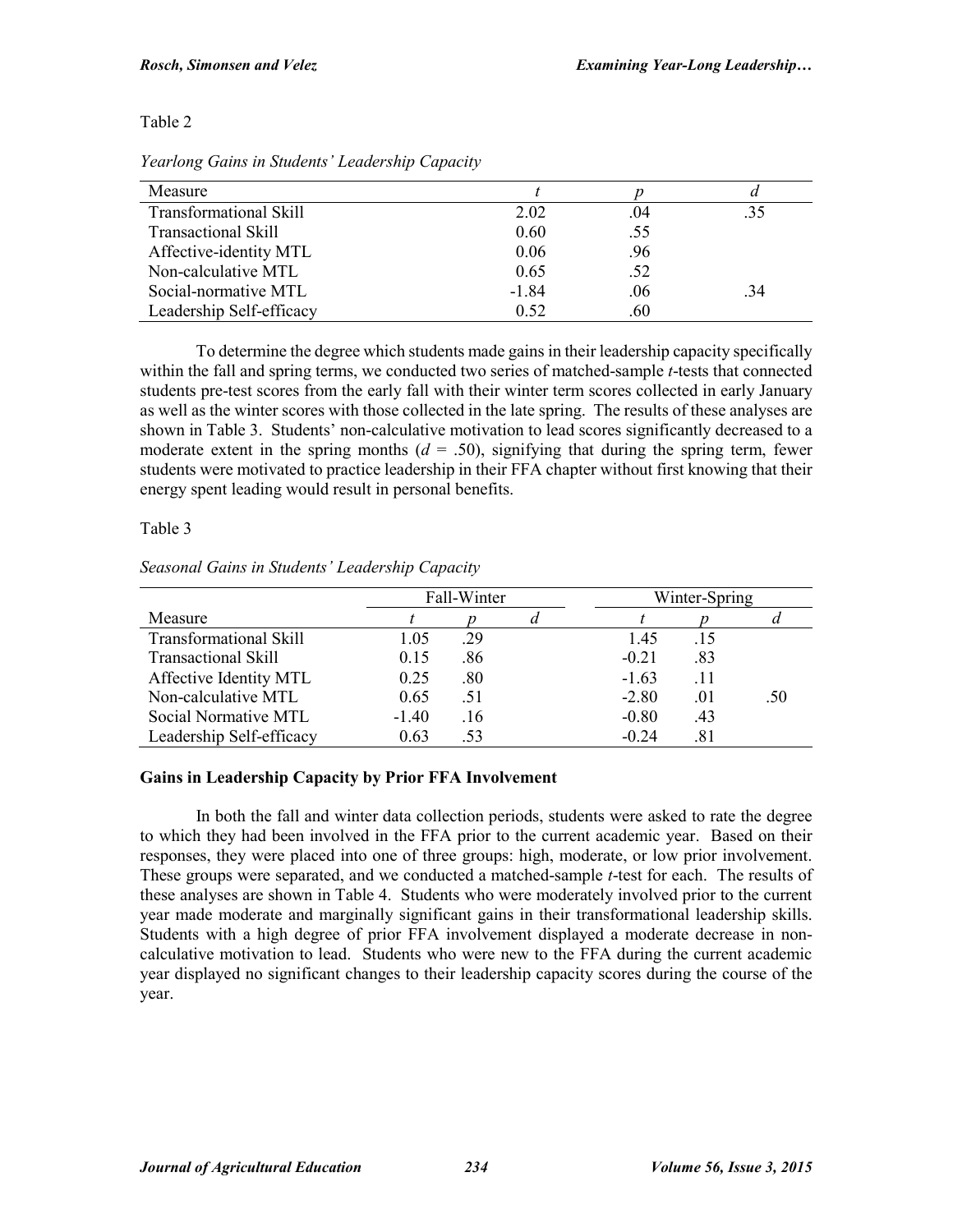## Table 4

|                               | Low<br>Involvement |     |  | Moderate<br>Involvement |     |     | High<br>Involvement |           |     |
|-------------------------------|--------------------|-----|--|-------------------------|-----|-----|---------------------|-----------|-----|
| Measure                       |                    |     |  |                         |     |     |                     |           |     |
| <b>Transformational Skill</b> | 0.86               | .40 |  | 1.76                    | .08 | .45 | 0.72                | .47       |     |
| <b>Transactional Skill</b>    | $-0.60$            | .59 |  | 1.47                    | .14 |     | $-0.26$             | .80       |     |
| Affective Identity MTL        | 1.14               | .27 |  | $-0.69$                 | .49 |     | $-0.16$             | .87       |     |
| Non-Calculative MTL           | $-0.37$            | .72 |  | $-0.21$                 | .83 |     | $-1.88$             | .06       | .64 |
| Social Normative MTL          | 0.14               | .89 |  | $-1.17$                 | .25 |     | $-1.61$             | $\Box$ 11 |     |
| Leadership Self-efficacy      | 0.30               | -77 |  | 0.62                    | .54 |     | $-0.10$             | .92       |     |

*Yearlong Gains in Students' Leadership Capacity by Prior FFA Involvement*

# **Leadership Gains by Gender**

To measure the degree to which boys and girls involved in the FFA displayed different gains in their leadership capacity during the course of the academic year, we separated students by gender before conducting a corresponding matched-sample *t*-test for each group. The results of these analyses are presented in Table 5. Girls made moderate and significant  $(p < 05)$  gains in their transformational leadership skills during the course of the year as well as marginally significant moderate gains in their transactional leadership skills and leadership self-efficacy ( $p < .10$ ). They also showed a significant and moderate decrease in their social-normative motivation to lead. Boys displayed no significant changes to their leadership capacity as measured by any of the scales.

## Table 5

|                               | Females |     |     | Males   |     |  |
|-------------------------------|---------|-----|-----|---------|-----|--|
| Measure                       |         |     |     |         |     |  |
| <b>Transformational Skill</b> | 2.49    | .02 | .64 | 0.80    | .42 |  |
| <b>Transactional Skill</b>    | 1.78    | .08 | .46 | $-0.52$ | .60 |  |
| Affective Identity MTL        | 0.59    | .58 |     | $-0.36$ | .72 |  |
| Non-calculative MTL           | $-0.41$ | .68 |     | $-1.62$ | .11 |  |
| Social Normative MTL          | $-1.78$ | .08 | .46 | $-0.91$ | .37 |  |
| Leadership Self-efficacy      | 1.69    | .09 | .44 | $-0.43$ | .67 |  |

*Yearlong Gains in Students' Leadership Capacity by Gender*

## **Conclusions and Discussions**

Our first research objective was to identify measured gains in leadership capacity of FFA members exhibited during the course of an academic year. Even though transactional leadership skills emerged as more advanced than transformational skills (i.e. small-to-moderate Cohen's *d*) at the beginning of the academic year, students made marginal gains in the latter, while displaying no significant gains in the former. An initially higher transactional result may have been a function of both the development of the student and the structure of leadership opportunities available in the FFA. From a student development perspective, according to Bass and Riggio (2008), transformational leadership requires that leaders be able to intellectually stimulate, offer support and encouragement, inspire motivation, and serve as a role model for followers. It is possible, from a developmental perspective, that students did not initially possess the leadership capacity to serve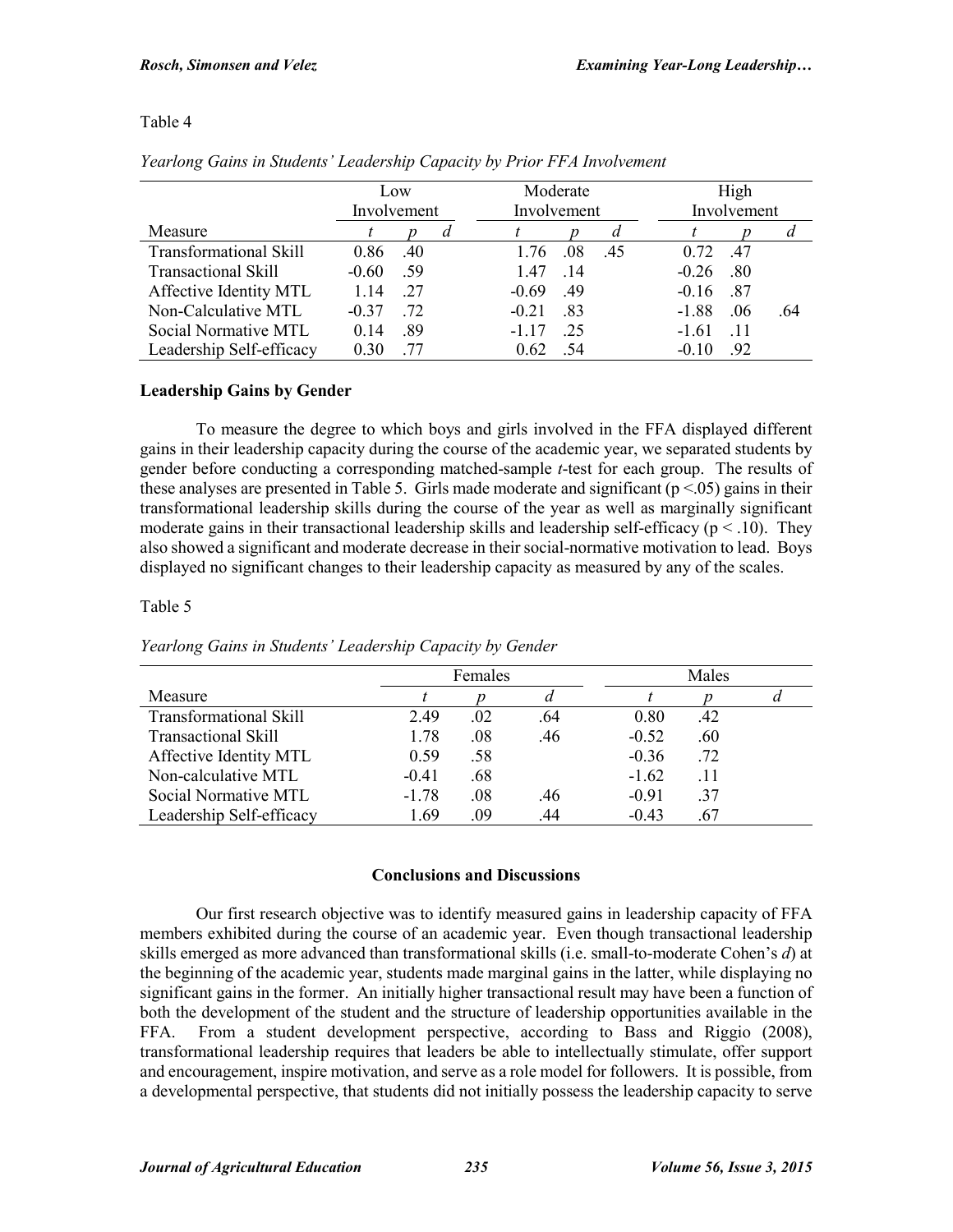in transformational leadership roles but, during participation in the FFA, developed such. Given that these FFA chapters are representative of many, our results provide exploratory evidence that involvement in the FFA over time is correlated with growth in transformational leadership skills. This finding supports past research that shows self-perceived gains made through the FFA (Brick, 1998; Carter & Spotanski, 1989; Mullins & Weeks, 2006; Rutherford et al., 2002).

The structure of the FFA may contribute to the initially high levels of transactional skills. The FFA organization is highly structured, and students are typically presented with leadership opportunities bounded in structure by the FFA and their advisor. Career Development Events, degree applications, proficiencies, and state and national convention participation provide students with opportunities for leadership growth, but these opportunities are most often within the constraints of a system. These constraints, typical in any youth organization or even in high school itself, may foster increased development of transactional leadership skills.

A surprising finding was the small decrease  $(d = .34)$  in social-normative motivation to lead that was evidenced by students during the academic year. Social-normative motivation to lead often stems from an individual's perception of a shared culture of responsibility to lead one's peers (Chan & Drasgow, 2001). During the academic year, students involved in the FFA reported slightly lower levels of this type of leadership-related motivation, potentially indicating that responsibility for leadership within the organization was perceived by fewer members. Additional study is necessary to determine the degree to which this is true and, if so, whether patterns emerge.

Our second objective was to examine seasonal leadership gains. The results revealed a significant and moderate decrease in non-calculative motivation to lead from winter to spring, potentially indicating that, during the academic year, students learn to make an effort to provide leadership only if it will benefit them personally. As they progress through their FFA activities, students may become more discriminating in regard to their involvement in leadership opportunities. They weigh the amount of energy it would take to lead against the amount of personal return to expect. This can be seen as both potentially positive and negative. If seen as a positive indication of student development and the FFA structure, our results might indicate that, as students learn to discriminate in participating in leadership opportunities, a byproduct might be increased opportunities for other chapter members to develop their own skills. If seen as a negative, our results might suggest that students learn to lead for more self-centered reasons, opting out of opportunities that they do not view as individually serving them. If such is the case, these findings could be a product of the chapter, the activities available, or the academic rigor of springtime. The hesitancy of students might relate to the fact that, by springtime, many voluntary or passiongenerating leadership opportunities have already passed. For instance, chapter officers, committees, and teams are typically established months prior. Students may simply be reacting to prior involvement, potential over-commitment, or the lack of current attractive leadership opportunities. Further research should explore this decrease to determine whether key times may exist to enhance student's non-calculative motivation to lead.

Our third objective was to determine the degree to which prior FFA involvement might predict gains in leadership capacity during the academic year. Our results indicated that students who were moderately involved in the FFA the year before demonstrated a moderate increase  $(d =$ .45) in transformational leadership. Those with low involvement prior to the current year showed no significant gains in any area of their leadership capacity from the beginning of the academic year to its end. The scores of those with high involvement prior to the current year also showed no significant increases and even a decrease to a moderate extent  $(d = .67)$  in their reported noncalculative motivation to lead. These results suggest that not all students at all levels of involvement within the FFA make similar gains throughout the academic year. Students newer to the FFA might be focused on learning about the FFA and becoming effective team and organizational members rather than on their own individual leadership development, and more experienced members (likely those in officer positions, for example) might view themselves as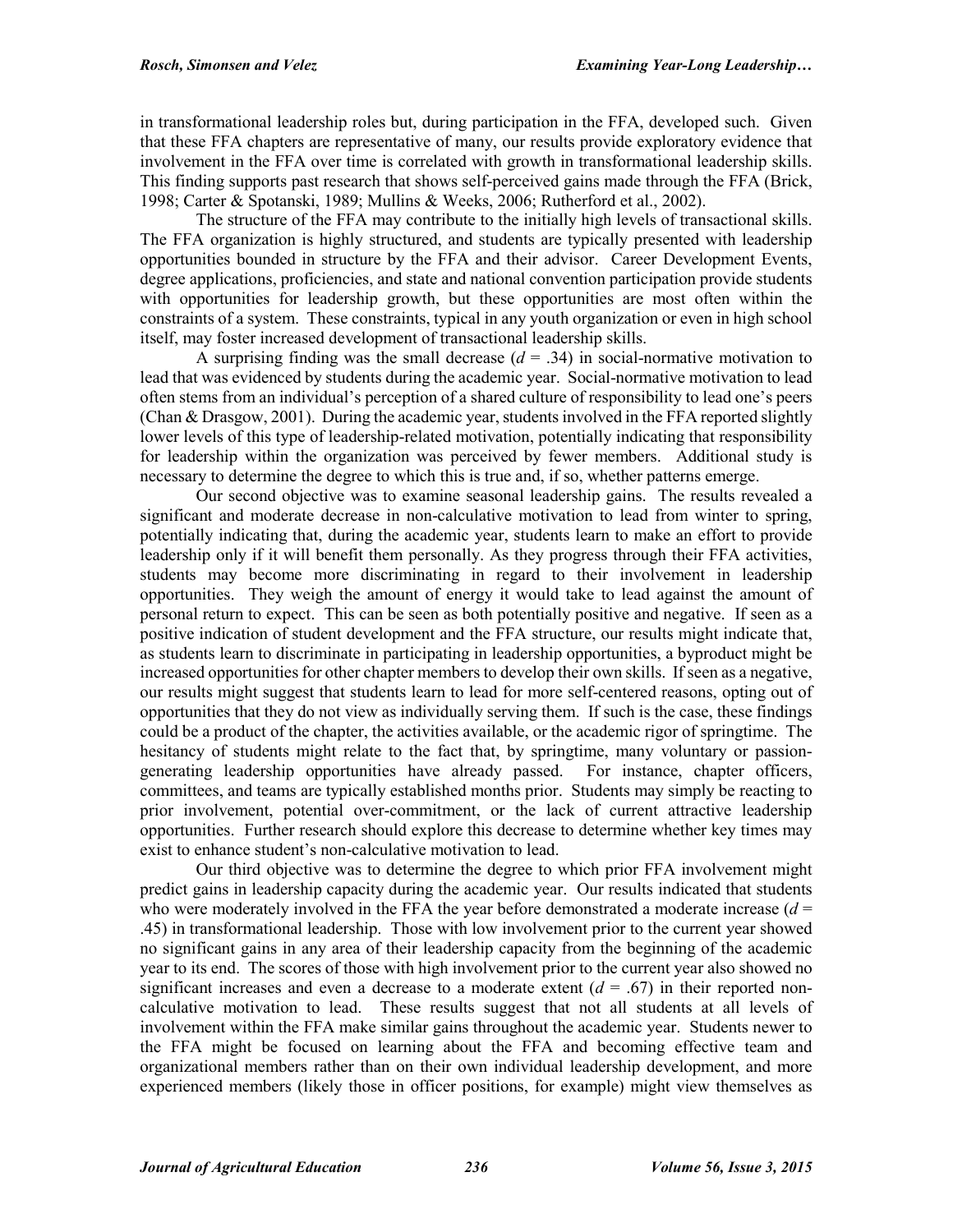already highly skilled, as they demonstrate more discernment and discrimination in their selections for leadership roles.

Our final objective was to assess yearlong gains in leadership capacity with respect to gender. The results revealed significant areas of moderate growth in both transformational and transactional leadership skills, as well as leadership self-efficacy, and indicated a significant and moderate decrease in social-normative motivation within female members. In comparison, no significant leadership gains (or decreases) were seen in the males in this study. The lack of evidence for leadership capacity gains in males is concerning, particularly when corroborating past research efforts that uncover gender differences related to FFA involvement (Brick, 1998; Dormondy & Severs, 1994; Ricketts et al., 2004). A meta-analysis of 45 research studies on gender differences in professional organizations indicated that females typically score higher on transformational and transactional leadership than do males (Eagly  $& \text{Carli}, 2003$ ). The authors attributed their findings to females' enhanced social skills, which leads to more collaborative leadership behavior and an increase in transactional leadership when the leading role is perceived to be congruent with their gender (Eagly  $\&$  Carli). Still, in the large meta-analytic study, males typically scored higher on transactional forms of leadership, but such results were not found in the present study. Most of the research available on gender differences concerns participants at the collegiate level or higher. Given the rate of cognitive and psychological development of adolescents, future research should explore the gender differences in the leadership development of high school students.

## **Recommendations for Practice**

The relative stability of several of the leadership construct scores throughout the year challenges us to consider options to enhance student growth within FFA organizations. Given the active role of the advisor in student development, we recommend examining ways to provide advisors with workshops or trainings to better equip them to teach leadership. The FFA chapters should be a fertile training ground where students grow and develop as leaders. Anecdotally, it seems that advisors currently receive the bulk of their training and mentoring through workshops that focus on discipline specific content, teaching methodologies, and FFA-related program components. The relative stability of several of the leadership construct scores suggests the need for more focus on creating environments to sustain the broad-based leadership development of students. It is likely that focused trainings on how to teach and develop student leadership capacity might result in greater student gains in this area.

The need for advisor training is further supported by the lack of leadership growth in students who indicated both low and high involvement the prior year. We would assume and hope that the higher the level of involvement, the greater the leadership development that occurs. The data indicate, however, that this is not the case. Perhaps focused pedagogical training related to teaching leadership would provide advisors with the additional skills to stimulate the leadership growth of students with low involvement and sustain the growth of students with high levels of involvement. It is feasible to believe that, given their current responsibilities, advisors spend the most individual and small-group advising and mentoring time with students new to executive roles in the organization. Determining the ways that leadership development can be infused into new, younger members and continued in older, more experienced members would create a much stronger leadership pipeline within the FFA. Moreover, it might provide a pathway to continued development in university settings, as recent research shows such pathways are not always assured (Rosch & Coers, 2013).

Given the differences in leadership gains made by students across gender and involvement profiles, advisors of FFA chapters might benefit from reinforcing an egalitarian process for managing opportunities for students' growth and development. One way to interpret these findings is that students, particularly girls, in their middle high school years hold the bulk of leadership opportunities in their FFA organizations and, when they become initially overwhelmed, learn to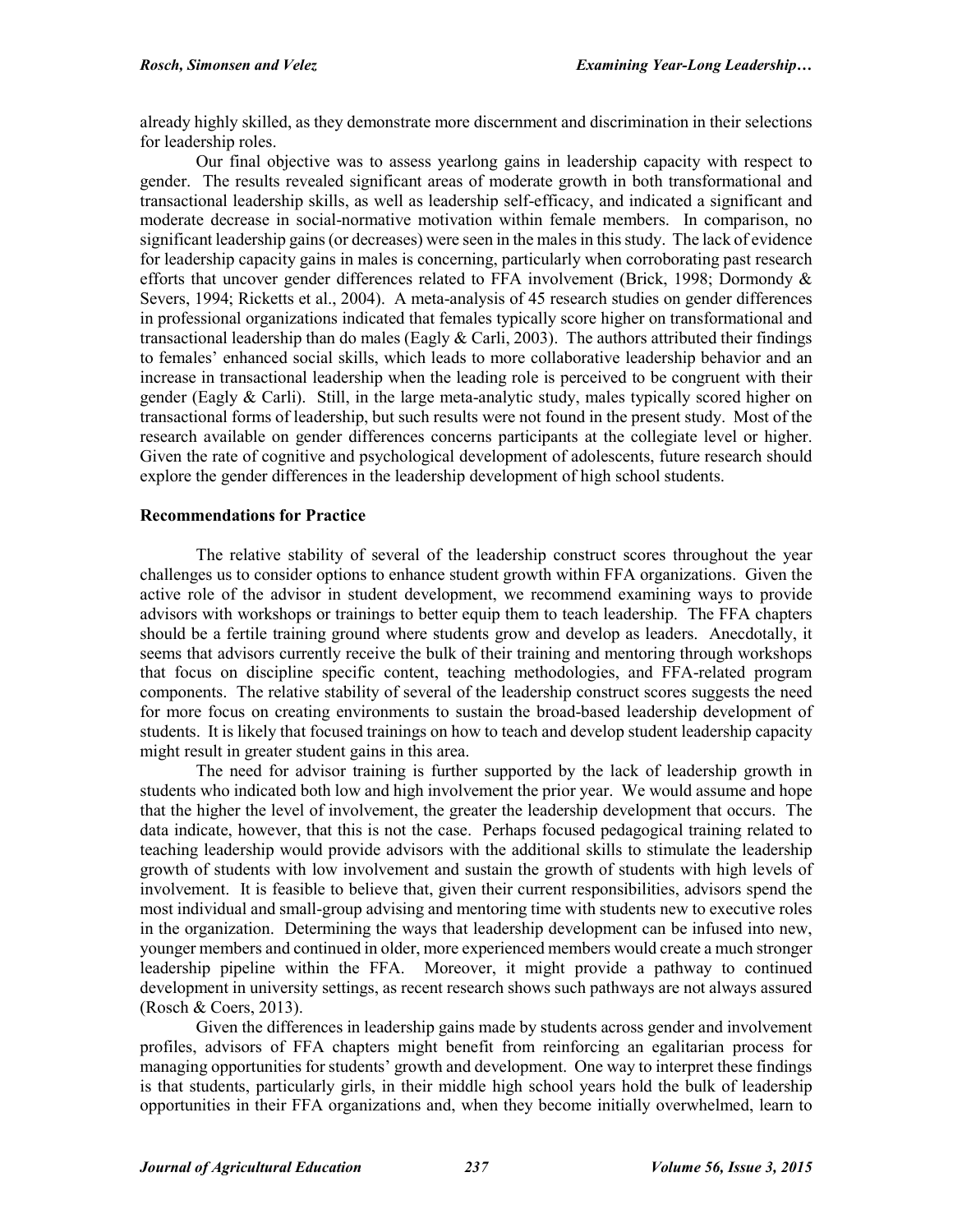discriminate between opportunities with more applied self-interest. This is one interpretation; however, further research is necessary to determine with more clarity the typical pathways to leadership development among students involved in the FFA.

## **Limitations and Recommendations for Future Research**

Scant recent research exists that connects specific characteristics of leadership capacity growth with FFA involvement. As such, we crafted this exploratory investigation. We recognize the limitations associated with exploratory work, and, in this case, we recognize several limiting factors.

The lack of national representation and the number of chapters included in this study are limiting. FFA chapters across the nation are very diverse, and, although our current sample included three chapters from the same state, we did make every effort to include three diverse chapters in our study. However, care should be taken to evaluate these findings for practical considerations, which may not be generalizable to students from other states and FFA chapters. Further research should focus on a more representative sample or on differences that might emerge based on statewide FFA organizational or geographical diversity.

One of the limitations to this study was that, given the limited number of schools involved, we were not able to collect a large enough sample size to disaggregate chapter officers with any degree of statistical certainty. It is possible that the elected officers may have disproportionately high levels of transformational leadership when compared to the members at large. Typically, the duties of the chapter officers allow for more role modeling, motivation, inspiration, and cultivation of creative thinking than do those of the members at large. Future research should specifically evaluate the transactional and transformational leadership skills of the elected chapter officers to identify potential differences between officers and general chapter members.

A further limitation existed in our ability to track involvement. We had the students identify level of involvement for the prior academic year and clustered their responses into low, moderate, or high involvement. This method of analysis limited our ability to track current involvement and compare that with our leadership variables of interest. Future studies should explore different methods to collect real-time data on the actual level of involvement of the students for the duration of the study. It is possible that tracking current involvement may allow us to identify, with a measure of precision, specific activities or experiences that promote the development of leadership skills.

Despite the limitations and challenges associated with conducting leadership research with high school students, we have the opportunity to generate research that could rapidly improve the ability of advisors to enhance members' leadership skills. As an organization, FFA is committed to promoting premier leadership, and a substantial amount of anecdotal evidence exists that it does. If research can identify specific leadership constructs, the rate at which they are developed, and the mechanisms and activities that best promote leadership growth, we will be better prepare advisors and relevant stakeholders to develop premier leadership in the more than 500,000 student members of the National FFA Organization.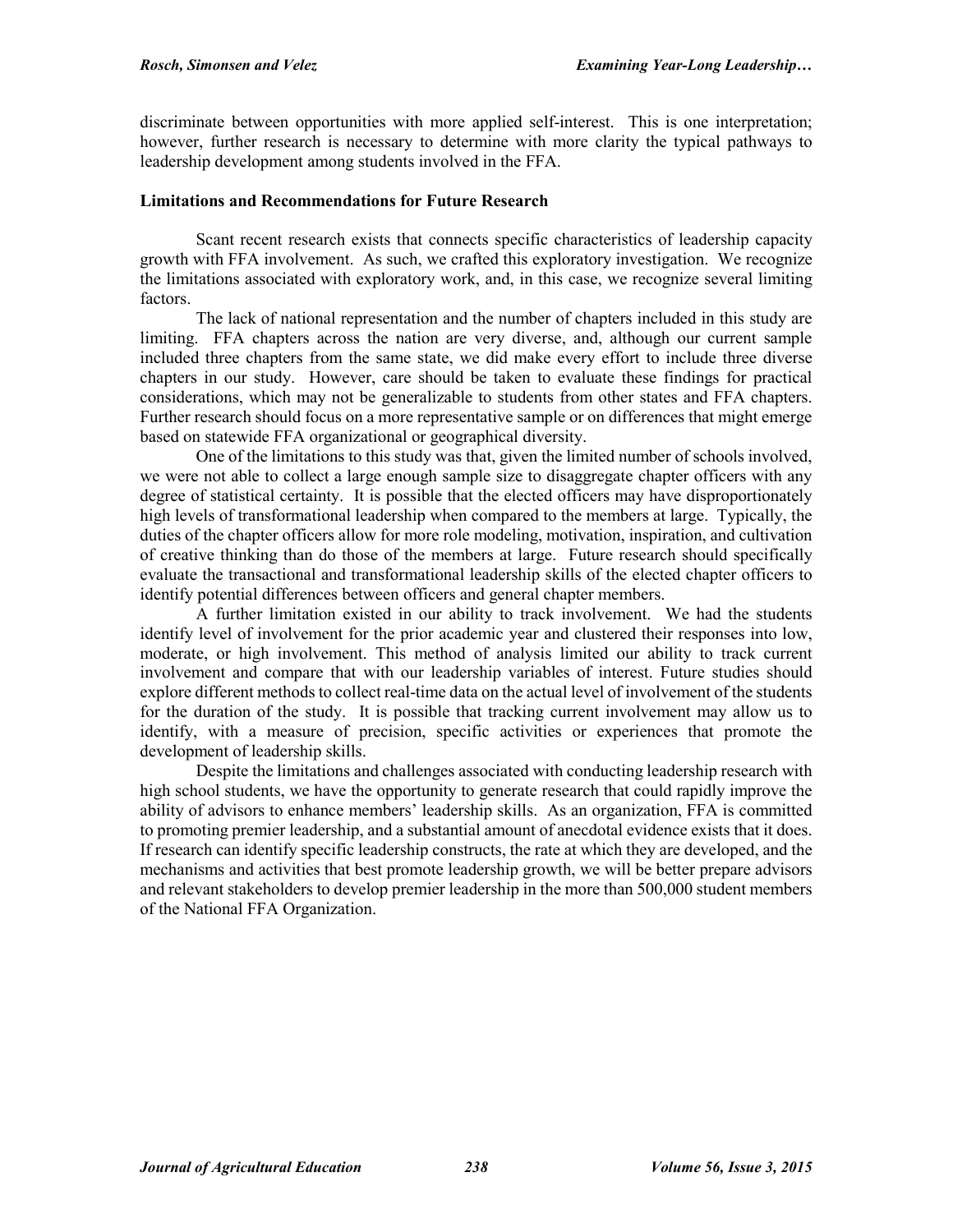#### **References**

- Astin, A. W. (1993). *What matters in college?: Four critical years revisited*. San Francisco: Jossey-Bass.
- Bass, B. M. & Avolio, B. J. (1997). *Full range leadership development: Manual for the Multifactor Leadership Questionnaire*. Palo Alto, CA: Mind Garden.
- Bass, B. M. & Riggio, R. E. (2008). *Transformational leadership.* Mahwah, NJ: Lawrence Erlbaum Associates.
- Brick, T. A. (1998). *A national survey of FFA member's self-perceived leadership skills* (Unpublished doctoral dissertation). Texas A & M University, College Station.
- Carter, R. I., & Spotanski, D. R. (1989). Perceptions of leadership and personal development of selected high school students in Iowa. *Journal of Agricultural Education, 30*(4), 30–34. doi:10.5032/jae.1989.04030
- Chan, K.-Y., & Drasgow, F. (2001). Toward a theory of individual differences and leadership: Understanding the motivation to lead. *Journal of Applied Psychology, 86*(3), 481-498.
- Cohen, J. (1987). *Statistical power analysis for the behavioral sciences* (2nd ed.). Hillsdale, NJ: Lawrence Erlbaum Associates.
- Dinh, J. E., Lord, R. G., Gardner, W. L., Meuser, J. D., Liden, R. C., & Hu, J. (2014). Leadership theory and research in the new millennium: Current theoretical trends and changing perspectives. *The Leadership Quarterly, 25*(1), 36–62. doi:10.1016/j.leaqua.2013.11.005
- Doerfert, D. L. (Ed.) (2011). *National research agenda: American Association for Agricultural Education's research priority areas for 2011-2015.* Lubbock, TX: Texas Tech University, Department of Agricultural Education and Communications.
- Dormody, T. J., & Seevers, B. S. (1994). Predicting youth leadership life skills development among FFA members in Arizona, Colorado, and New Mexico. *Journal of Agricultural Education, 35*(2), 65–71. doi:10.5032/jae.1994.02065
- Dugan, J. P. and S. R. Komives (2010). "Influences on college students' capacities for socially responsible leadership." *Journal of College Student Development, 51*(5): 525-549.
- Eagly, A. H, & Carli, L. L. (2003). The female leadership advantage: An evaluation of the evidence. *The Leadership Quarterly, 14*(6), 807–834. doi:10.1016/j.leaqua.2003.09.004
- Faris, S. K., & Outcalt, C., L. (2001). The emergence of inclusive, process-oriented leadership. In C. L. Outcalt (Ed.), *Developing non-hierarchical leadership on campus: Case studies and best practices in higher education* (pp. 9-18).Westport, CT: Greenwood Press.
- Hannah, S. T., Avolio, B. J., Luthans, F., & Harms, P. D. (2008). Leadership efficacy: Review and future directions. *The Leadership Quarterly, 19*(6), 669–692. doi:10.1016/j.leaqua.2008.09.007
- Hoyt, C. L. (2005). The role of leadership efficacy and stereotype activation in women's identification with leadership. *Journal of Leadership and Organizational Studies, 11*(4),  $2-14.$
- Keating, K., Rosch, D. M., & Burgoon, L. (2014). Developmental readiness for leadership: The differential effects of leadership courses on creating "ready, willing, and able" leaders. *Journal of Leadership Education, 13*(3), 1–16. doi:1012806/V13/I3/R1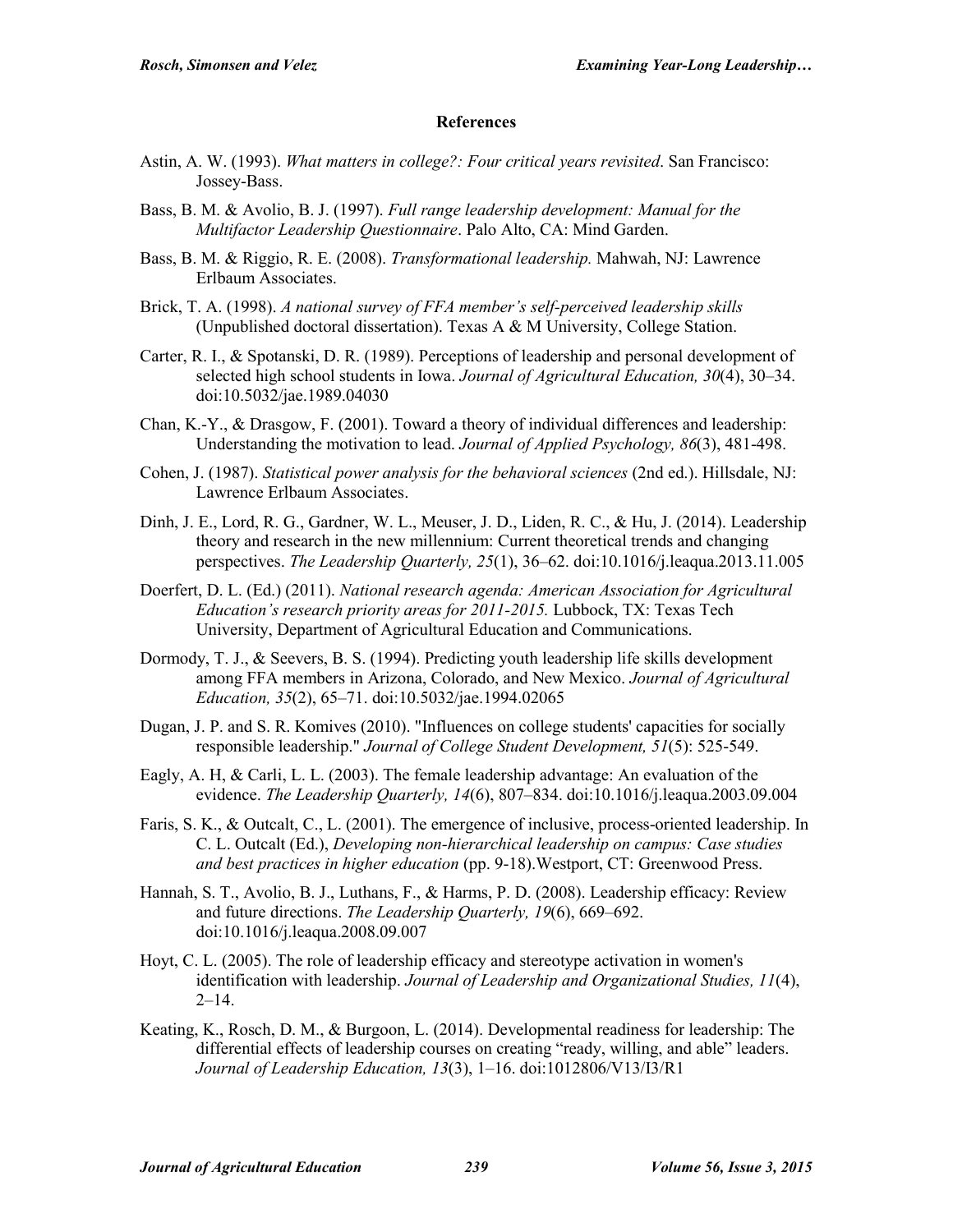- Kezar, A. J., & Carducci, R., & Contreras-McGavin, M. (2006). Rethinking the "L" word in higher education: The revolution of research on leadership. *ASHE Higher Education Report, 31*(6).
- Komives, S. R., Wagner, W., and Associates. (2009). *Leadership for a better world: Understanding the social change model of leadership development*. San Francisco, CA: Jossey-Bass.
- Kouzes, J. M., & Posner, B. Z. (2007). *The leadership challenge* (4th ed.). San Francisco, CA: Jossey-Bass.
- Little, R. J., & Rubin, D. B. (2014). *Statistical analysis with missing data*. New York, NY: John Wiley & Sons.
- Mullins, J. G., & Weeks, W. G. (2006). Leadership behaviors exhibited by FFA chapter presidents. *Journal of Agricultural Education, 47*(1), 30–42. doi:10.5032/jae.2006.01030
- Murphy, S. E. (1992). *The contribution of leadership experience and self-efficacy to group performance under evaluation apprehension* (Doctoral dissertation). University of Washington, Seattle. Retrieved from http://search.proquest.com/docview/304005264?accountid=14553 ProQuest Dissertations & Theses (PQDT) database.
- Murphy, S. E., & Ensher, E. A. (1999). The effects of leader and subordinate characteristics in the development of leader-member exchange quality. *Journal of Applied Social Psychology*, *29*(7), 1371–1394.
- National FFA Organization. (2014). *Official FFA manual.* Indianapolis, IN: Author.
- Owen, J. (2012). *Examining the design and delivery of collegiate student leadership development programs: Findings from the Multi-Institutional Study of Leadership (MSL-IS), a national report.* Washington, DC: Council for the Advancement of Standards in Higher Education.
- Podsakoff, P. M., MacKenzie, S. B., Moorman, R. H., & Fetter, R. (1990). Transformational leader behaviors and their effects on followers' trust in leader, satisfaction, and organizational citizenship behaviors. *The Leadership Quarterly, 1*(2), 107–142. doi:10.1016/1048-9843(90)90009-7
- Ricketts, J. C., Osborne, E. W., & Rudd, R. D. (2004). Female leadership in rural Florida FFA chapters. *Journal of Agricultural Education, 45*(1), 42–53. doi:10.5032/jae.2004.01042
- Ricketts, S. C., & Newcomb, L. H. (1984). Leadership and personal development abilities possessed by high school seniors who are members in superior and non-superior FFA chapters, and by seniors who were never enrolled in vocational agriculture. *Journal of the American Association of Teacher Educators in Agriculture, 25*(2), 51**–**59. doi:10.5032/jaatea.1984.02051
- Rosch, D. M. (2014). Predicting student leadership in agricultural professional preparation organizations. *NACTA Journal, 58*(1), 7–10.
- Rosch, D. M., & Coers, N. (2013). A national profile of leadership capacities and involvement in college: Agricultural students compared to peers. *Journal of Agricultural Education, 54*(1), 83–96. doi:10.5032/jae.2013.01083
- Rosnow, R. L., & Rosenthal, R. (1989). Statistical procedures and the justification of knowledge in psychological science. *American Psychologist*,*44*(10), 1276-1285.
- Rost, J. C. (1993). *Leadership for the 21st century*. Westport, CT: Praeger.